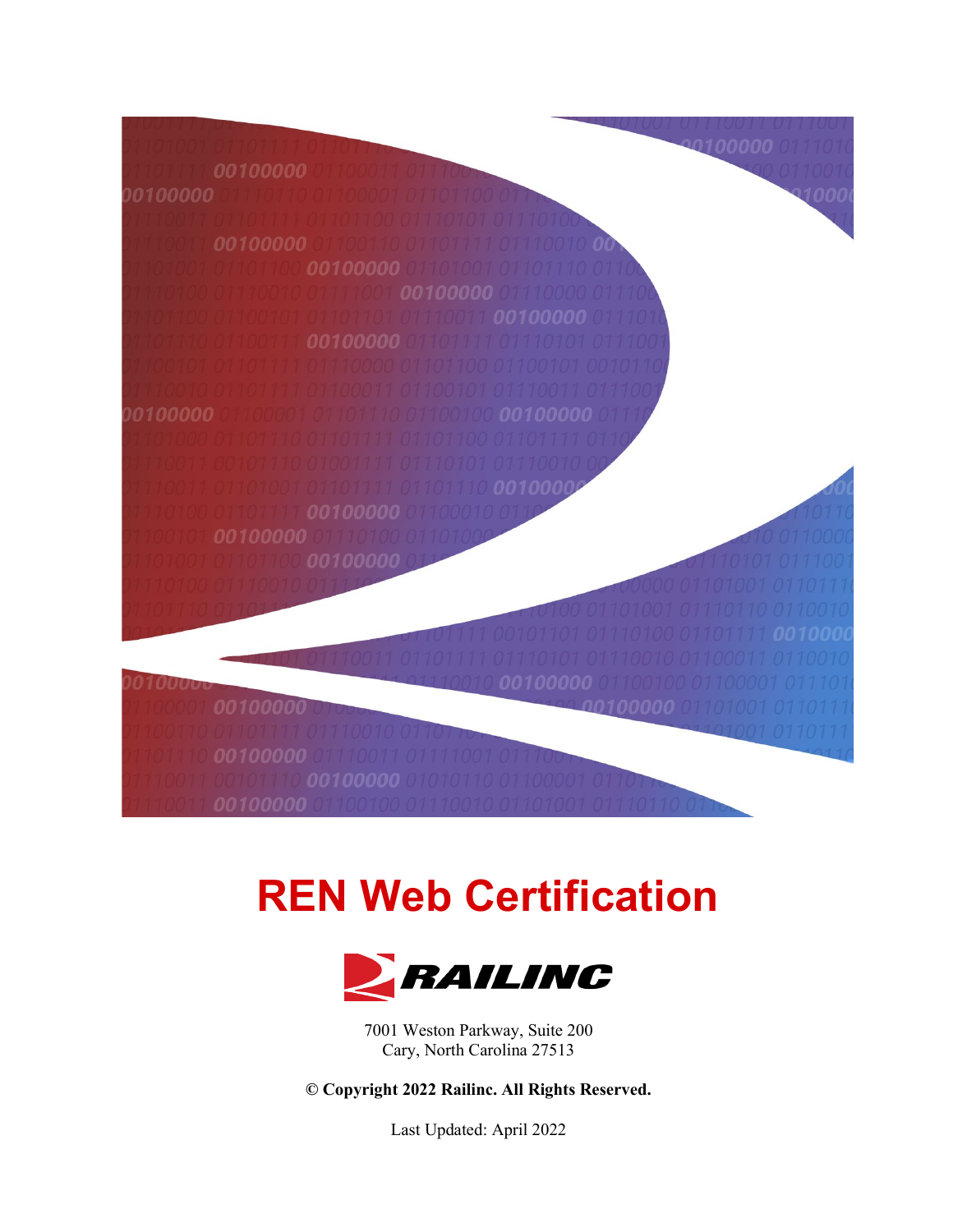# **Table of Contents**

| SUPPLEMENT A: REN Setup & Agreement for Railinc Services Agreement3 |  |
|---------------------------------------------------------------------|--|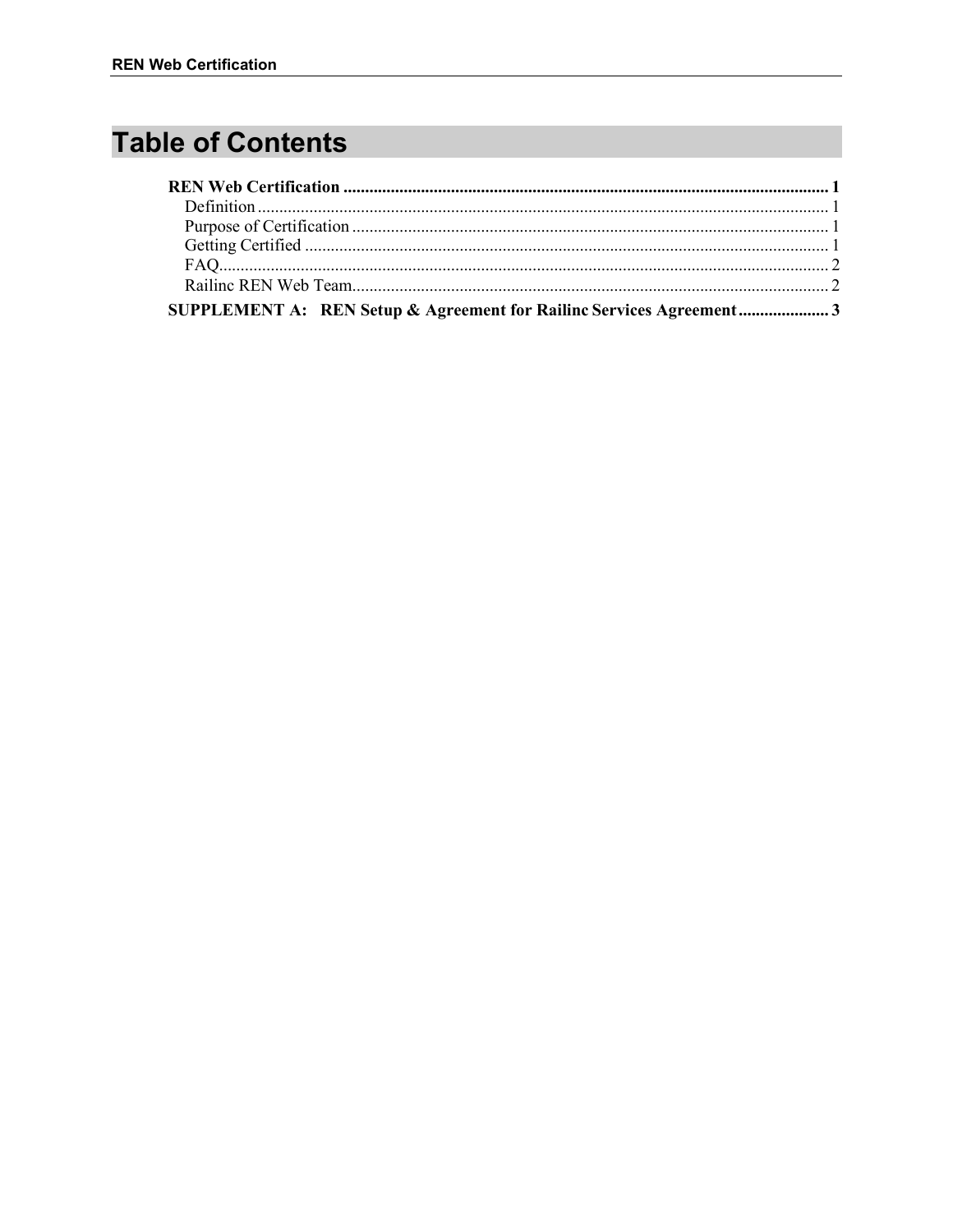# <span id="page-2-0"></span>**REN Web Certification**

# <span id="page-2-1"></span>**Definition**

The definition of REN Web begins with a definition of REN. Railinc's Rate Electronic Data Interchange Network (REN) is a rate management system for North American railroads. REN enables railroads to define and publish rate and distribution information for the interline movement of freight using standard EDI messaging technology. REN is a system-to-system process.

REN Web is a web application that enables carriers to enter rates and divisions into the REN system from a web browser. The data, after passing all edits, is then distributed via EDI to any carrier in the route.

### <span id="page-2-2"></span>**Purpose of Certification**

The data exchanged through REN is the basis for exchanging rail prices. Therefore, timely, errorfree exchange of information between railroads and the REN central database is critical. The REN certification process is designed to ensure the error-free prerequisite is met.

REN Web Certification verifies that an interfacing railroad:

- 1. Is willing and able to adhere to industry rate communication guidelines.
- 2. Has tested appropriate messaging channels to ensure successful auto-rating of interline rates.
- 3. Will meet industry performance levels and system specifications for REN participation.

### <span id="page-2-3"></span>**Getting Certified**

- 1. **Contact Railinc** to get started.
- 2. **Get trained.**
	- a. Identify those in your company that will be entering, publishing, or searching rates.
	- b. Identify an existing REN certified carrier to sponsor your road.
	- c. Email Railinc three of your rates prior to training. These rates will be used for the training.
	- d. Schedule the training session. Choose from on-site, web conference, or come to Railinc in Cary, NC.
- 3. **Existing REN certified carrier sign off.**
	- a. Transmit 3 rate dockets, 1 group, 1 revision of a group, and expire a rate throughREN Web.
	- b. Existing REN certified carrier signs off on the certification.
- 4. **Start entering and transmitting rates into REN Web.**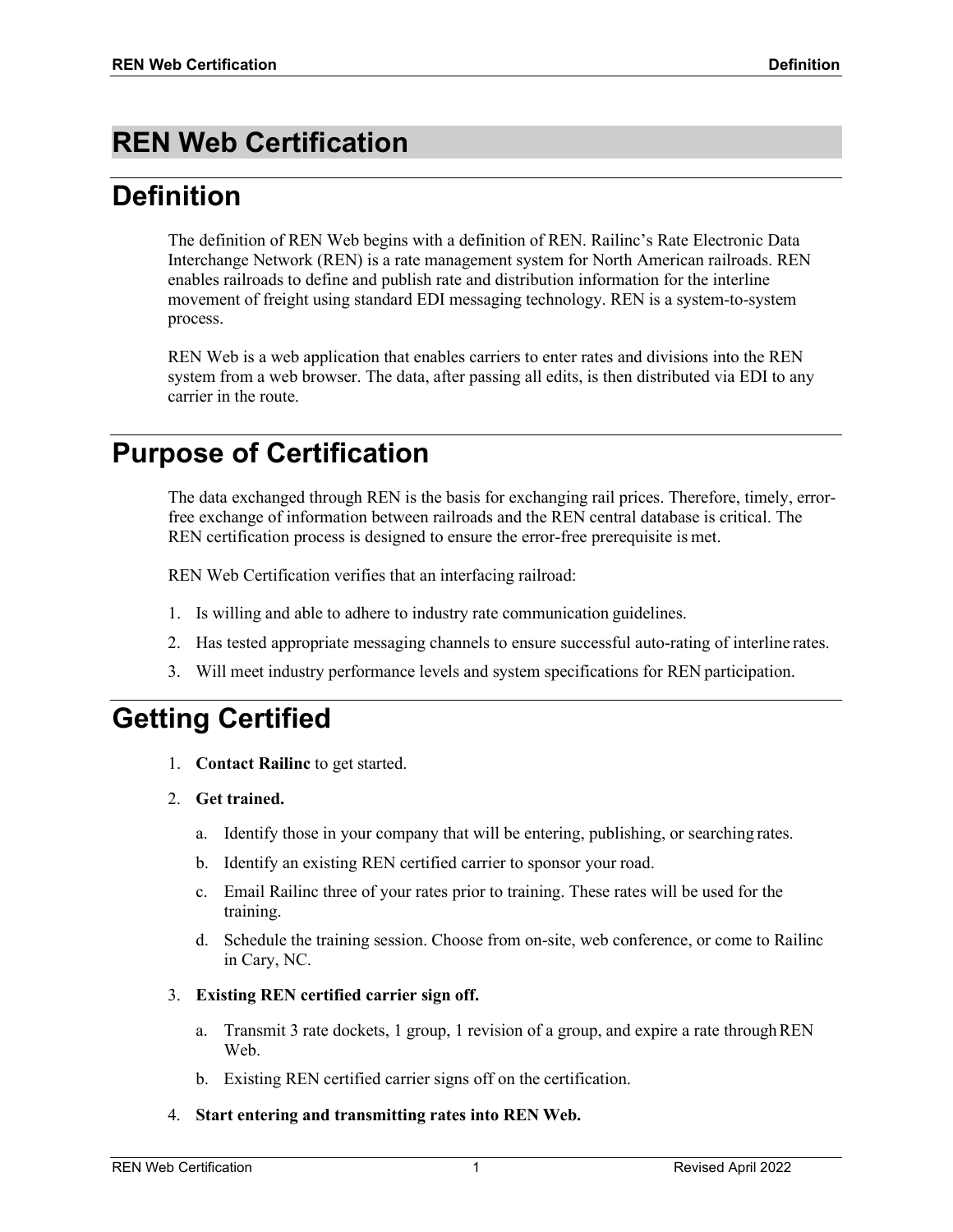### <span id="page-3-0"></span>**FAQ**

#### **How long does training take?**

Training takes anywhere from eight to fifteen hours, depending on the number of people and whether the training is in-person or over web conference.

#### **Is there any system setup required?**

You'll just need internet access. Railinc will set up appropriate access to REN Web.

#### **Are my rates secure on REN?**

Only carriers in the route can view rates they are associated with.

#### **What other certifications are related to REN certification?**

ISS certification goes hand-in-hand with REN certification and can occur concurrently.

#### **What is read only access and who can be granted read only access?**

Read only is an SSO user permission in REN Web, not a type of certification. The read only permission allows users search and view REN data, but prevents submission of data through REN Web. The read only permission is granted to REN Central Participants or by REN Web Company Admins to other users at their organization.

### <span id="page-3-1"></span>**Railinc REN Web Team**

The Railinc Customer Success Center provides reliable, timely, and high-level support for Railinc customers. Representatives are available to answer calls and respond to emails from 7:00 a.m. to 7:00 p.m. Eastern time, Monday through Friday, and provide on-call support via pager for all other hours to ensure support 24 hours a day, 7 days a week. Contact us toll-free by phone at 877- RAILINC (1-877-724-5462) or send an email directly to  $\csc(\omega \text{rainic.com})$ .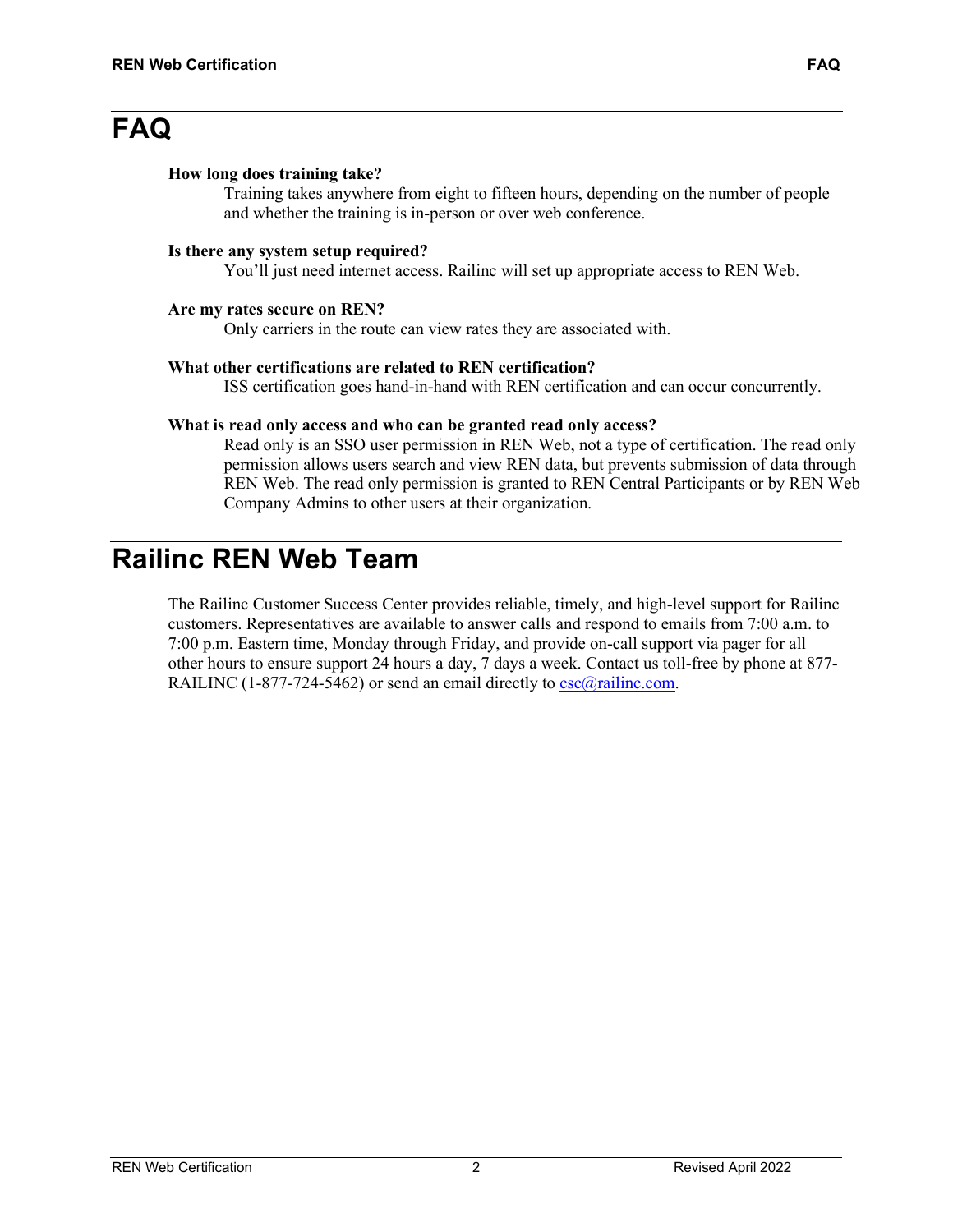## <span id="page-4-0"></span>**SUPPLEMENT A: REN Setup & Agreement for Railinc Services Agreement**

Date:

#### **CERTIFICATION REQUEST FORM**

This Form is incorporated into the REN Setup Service Order and Agreement for RAILINC Services by reference.

| 1.     | Railroad:                        |                                                                                                                                                                                                                                |
|--------|----------------------------------|--------------------------------------------------------------------------------------------------------------------------------------------------------------------------------------------------------------------------------|
| 2.     | <b>SCAC:</b>                     |                                                                                                                                                                                                                                |
| 3.     | Location:                        |                                                                                                                                                                                                                                |
| 4.     | <b>AAR Class (Check):</b>        | $\Box$ II<br>$\Box$ III                                                                                                                                                                                                        |
| 5.     | Are you an Agent?                | $\Box$ No $\Box$ Yes If Yes, for whom?                                                                                                                                                                                         |
|        | 6. Accounts payable contact:     |                                                                                                                                                                                                                                |
|        | Name:                            |                                                                                                                                                                                                                                |
| Fax:   |                                  |                                                                                                                                                                                                                                |
|        | <b>Mailing Address:</b>          |                                                                                                                                                                                                                                |
|        |                                  | 7. Date requesting REN Web Certification to begin:                                                                                                                                                                             |
|        |                                  | 8. Type of Certification being requested:<br>The Send TView Only TPrice Receive (EDI)                                                                                                                                          |
|        |                                  | 9. Approximate number of rates to be entered in REN Web:                                                                                                                                                                       |
|        | 10. REN Web Primary Trainee:     |                                                                                                                                                                                                                                |
|        | Primary Participant:             |                                                                                                                                                                                                                                |
|        | Name:                            | _Phone: _____________________<br><u> 1989 - Johann Stoff, amerikansk politiker (d. 1989)</u>                                                                                                                                   |
| Fax:   |                                  |                                                                                                                                                                                                                                |
|        | Mailing Address:                 | and the control of the control of the control of the control of the control of the control of the control of the                                                                                                               |
|        | Other individuals participating: |                                                                                                                                                                                                                                |
|        | applicant)                       | 11. Certification partner existing REN certified carrier (must be REN participant with interline rates with                                                                                                                    |
|        | SCAC:                            |                                                                                                                                                                                                                                |
|        | Name:                            | <b>Example 2018</b> Phone:                                                                                                                                                                                                     |
| Fax:   |                                  | <u> 1980 - Johann Barn, mars ann an t-Amhain Aonaich an t-Aonaich an t-Aonaich ann an t-Aonaich ann an t-Aonaich</u>                                                                                                           |
|        | <b>Mailing Address:</b>          |                                                                                                                                                                                                                                |
|        | 12. Terms and Conditions         |                                                                                                                                                                                                                                |
|        |                                  | (SCAC) hereby agrees to the following:                                                                                                                                                                                         |
|        | application of interline rates.  | The REN Web participant is responsible for all maintenance of their published rates. As a REN Web<br>participant, you agree to enter new rates and keep rates up to date to help ensure accuracy in the                        |
|        |                                  | The REN Web login information (user name and password) will be provided only to the individuals                                                                                                                                |
|        |                                  | designated on the certification form. These individuals are employees or authorized agents of                                                                                                                                  |
|        |                                  | (railroad or agency company name).                                                                                                                                                                                             |
|        | Signed:                          |                                                                                                                                                                                                                                |
|        | <b>Printed Name:</b>             |                                                                                                                                                                                                                                |
| Title: |                                  | Date: the contract of the contract of the contract of the contract of the contract of the contract of the contract of the contract of the contract of the contract of the contract of the contract of the contract of the cont |
|        |                                  |                                                                                                                                                                                                                                |